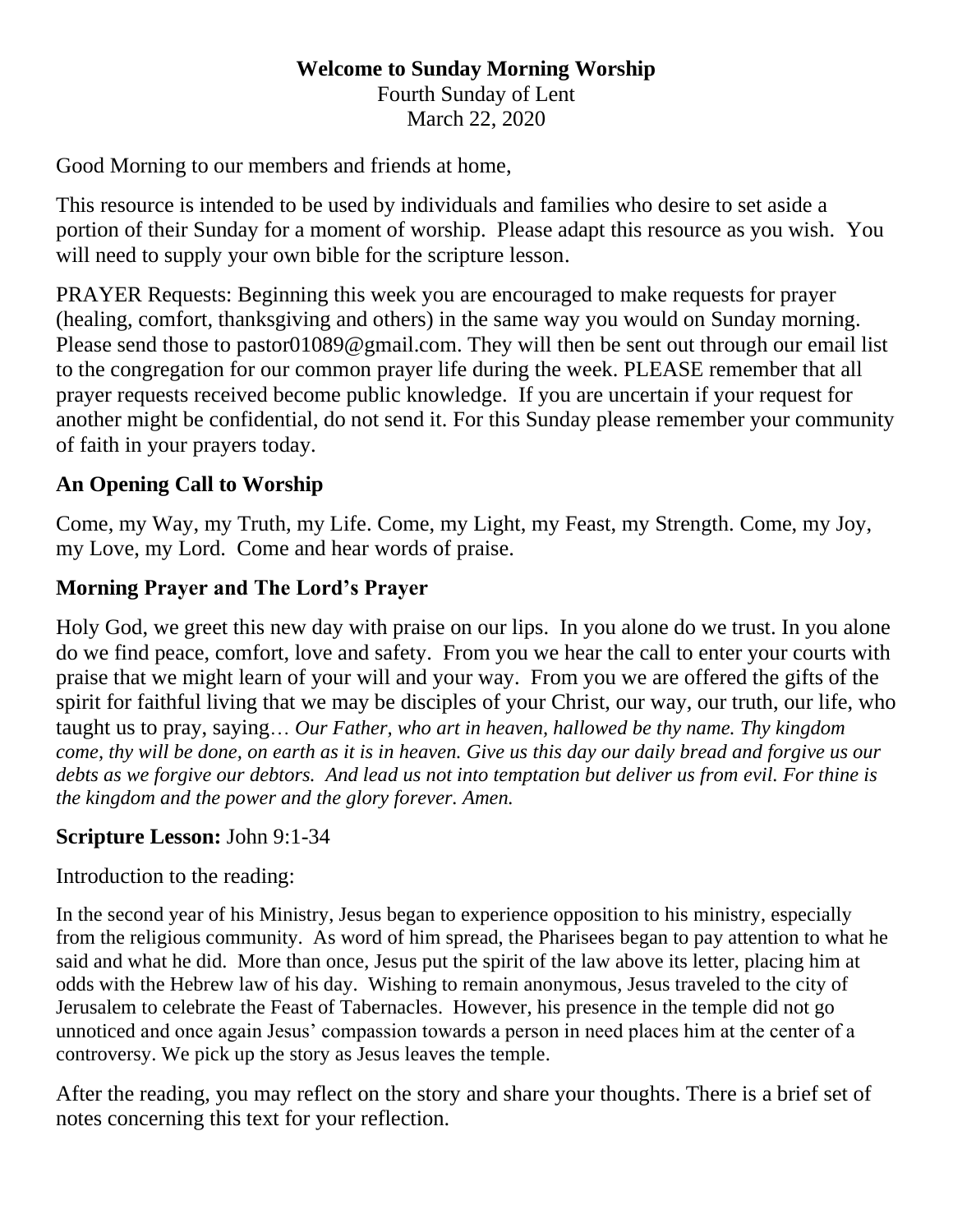## **Prayers of the People**

You may wish to add your own prayers for healing, prayers of thanksgiving, prayers for comfort and others, silent prayer time is also included. The following prayer centers around all those who are in need this day.

Loving God hear these our prayers for all those in need: We lift to you all who are anxious, worried and despairing in response to this global pandemic. We ask that those who offer of themselves without thought of their own safety, nurses, doctors, care givers, emergency personnel and all those on the front lines of this battle find your strength and your support in their work. For those who are living in this sickness grant that their time of healing be at hand. We remember and pray for those in our community, those in our state and nation. We remember those who were struggling before this extra burden was added and this new crisis made manifest. We remember those who have been uprooted, moved from their homes and communities. Those compelled to seek safety in countries other than their own. We pray for them and with them mourn their loss of community, family, land and home. We remember and we pray for the women and the millions of children, the majority of those who are displaced. We pray for the elderly, who find their whole world gone in the twilight of their years. We remember and pray for all those who are persecuted because of their gender, race, creed or orientation. We remember the women and children who are also displaced and have become refuges in their own communities. We remember and pray for all those that mourn this day, who carry sorrow and pain in their hearts at the loss of a loved one. We remember and pray for those who struggle in poor health, in the hospitals, in nursing homes, assisted living and at home. For all those in need, everyone of them our neighbor, we offer our prayers… (Personal prayers may be offered). Gracious God, who walks with us in trial and rejoicing grant us your peace is this moment. (Silent prayer time). Unto you, O God, be all honor, glory and power, Amen.

#### **Benediction:** From Psalm 46

God is our refuge and strength, a very present help in trouble. Therefore we will not fear.

*Be still and know that I am God! I am exalted among the nations, I am exalted in the earth.* Amen.